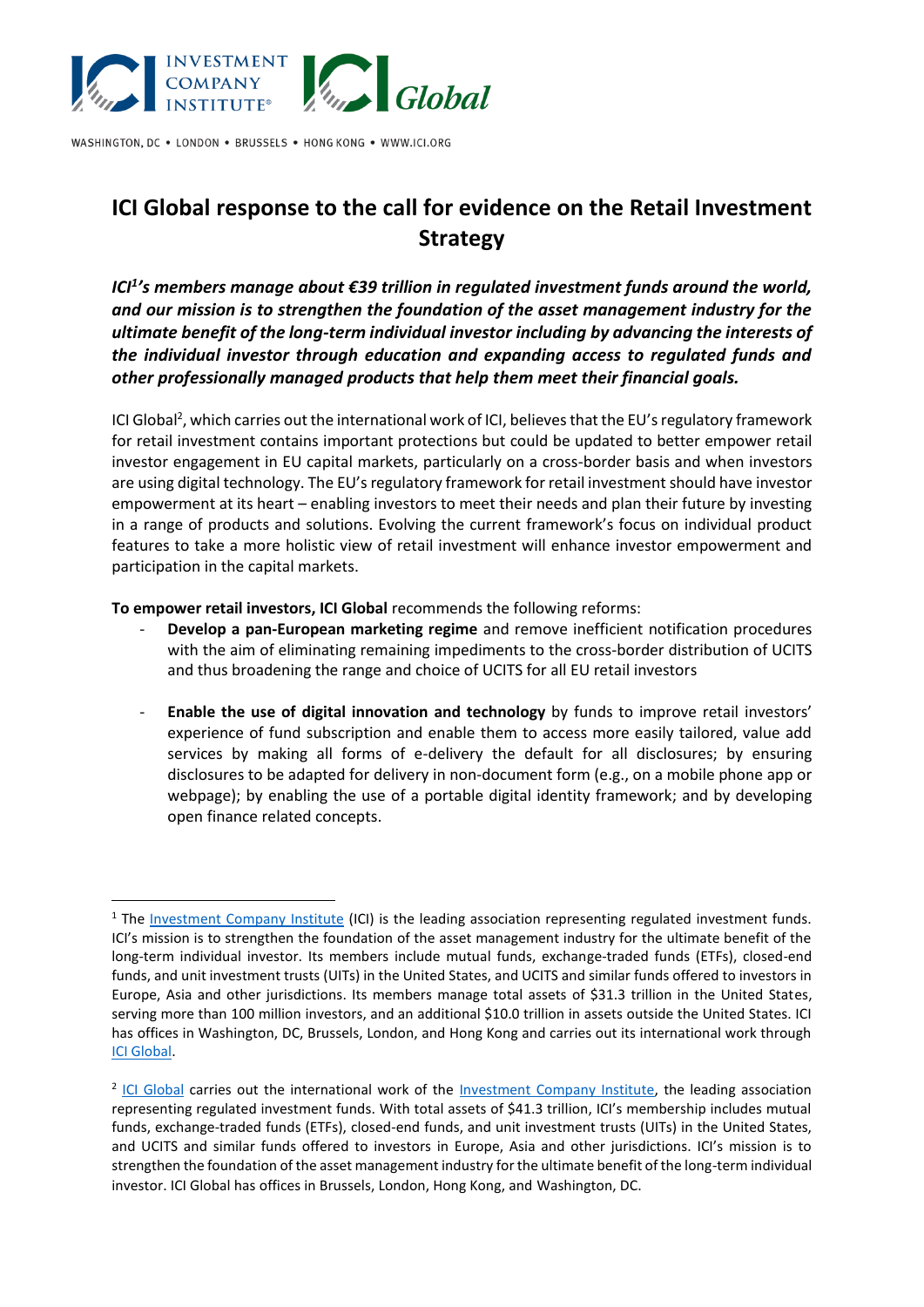

WASHINGTON, DC . LONDON . BRUSSELS . HONG KONG . WWW.ICI.ORG

- **Ensure that retail investors have a means to express a broad range of investment preferences related to environmental and social characteristics** by confirming via a Q&A document (or similar), that retail clients may express a preference for financial products with sustainability characteristics that do not fall within the amended MiFID II definition of "sustainability preferences," and that investment firms may make available to retail clients financial products meeting such preferences
- **Provide EU investors with useful information to compare products** and make informed investment decisions by developing a unified categorization of costs used across all investor disclosures and that splits out distribution and management costs. Ensuring to include past investment performance information and a renamed risk indicator in the PRIIPs KID should also be ensured.
- **Enable EU investors to access a broad range of suitable investment products** by converging Member State approaches to applying and supervising the suitability rules, including distributors' assessment of whether equivalent investment products they offer can meet investor needs.
- **Ensure all EU investors have appropriate access to investment services** by:
	- $\circ$  continuing to enable investors to pay for a range of appropriate advice services through commissions or fees while allowing Member States to limit inducements where appropriate considering local distribution systems and the maturity of the market;
	- $\circ$  requiring distribution related fees to be in the best interest of investors including fees paid to intra-group entities for the distribution of in-house products or closely linked third-party products.
- **Improve financial literacy** through the European Commission/OECD-INFE's financial competence framework with the objective to empower all EU investors to invest in the capital markets
- **Addressing the complexity of products** and ensure enhance retail investor understanding of investment products by aligning the definition of simple and non-complex products and by only applying target market assessment requirements to complex retail funds sold on an execution-only basis.

ICI Global's comprehensive response provided to ESMA's consultation has been attached to this document. It provides further details of the elements raised above.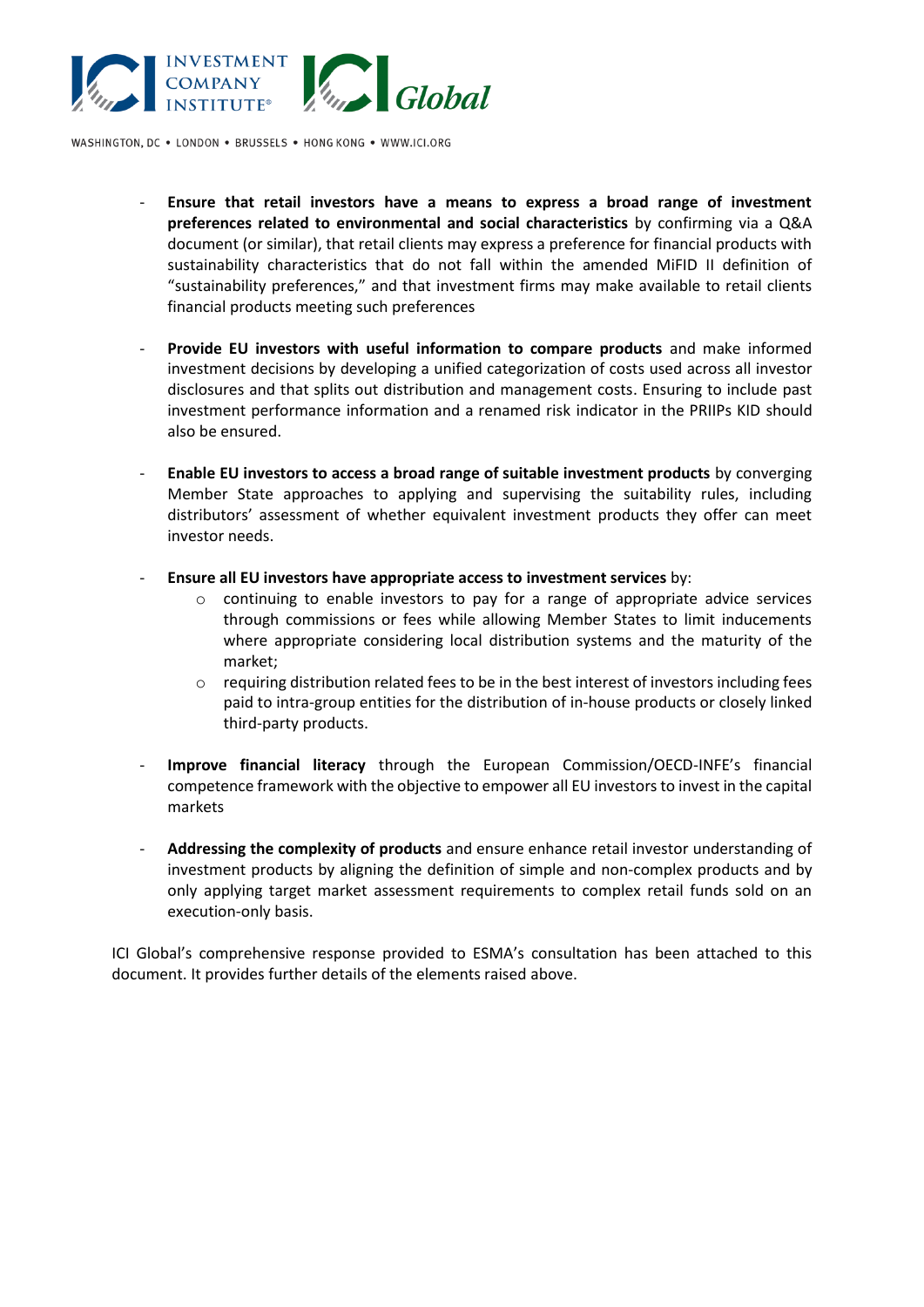

WASHINGTON, DC . LONDON . BRUSSELS . HONG KONG . WWW.ICI.ORG

Jennifer S. Choi **CHIEF COUNSEL** 

MOBILE: +001 202 538 5599 jennifer.choi@ici.org

European Securities and Markets Authority 201-203 rue de Bercy CS 80910 75589 Paris Cedex 12 France

Submitted through the online portal at www.esma.europa.eu

24 December 2021

Dear sir/madam,

#### **RE: Call for Evidence on the European Commission Mandate on Certain Aspects relating to Retail Investor Protection**

ICI Global<sup>1</sup> welcomes the opportunity to provide input on the European Securities and Markets Authority's (ESMA) Call for Evidence on retail investor protection. <sup>2</sup> The focus of our response is on the investor disclosure and digital disclosure topics covered in the Call for Evidence. We share some additional perspectives on the interoperability between MiFID II and the Sustainable Finance Disclosure Regulation (SFDR). We hope our recommendations are helpful to ESMA in providing advice to the European Commission ("the Commission") on a retail investment strategy for the European Union (EU) and associated legislative reforms.

#### **Q1: Please insert here any general observations or comments that you would like to make on this call for evidence, including any relevant information on you/your organisation and why the topics covered by this call for evidence are relevant for you/your organisation.**

We believe that the EU's regulatory framework for retail investment contains broadly the right protections. The current framework does not, however, sufficiently empower retail investor engagement in EU capital markets, particularly on a cross-border basis and when investors are using digital technology. Moreover, without ESMA guidance, the amended suitability framework may work in practice to hinder retail investors' choices of investment products.

<sup>&</sup>lt;sup>1</sup> ICI Global carries out the international work of the Investment Company Institute, the leading association representing regulated funds globally. ICI's membership includes regulated funds publicly offered to investors in jurisdictions worldwide, with total assets of \$42.6 trillion. ICI seeks to encourage adherence to high ethical standards, promote public understanding, and otherwise advance the interests of regulated investment funds, their managers, and investors. ICI Global has offices in London, Brussels, Hong Kong, and Washington, DC.

<sup>&</sup>lt;sup>2</sup> ESMA Call for Evidence: On the European Commission mandate on certain aspects relating to retail investor protection, 1 October 2021, available from https://www.esma.europa.eu/sites/default/files/esma35-43- 2827 call for evidence on retail investor protection.pdf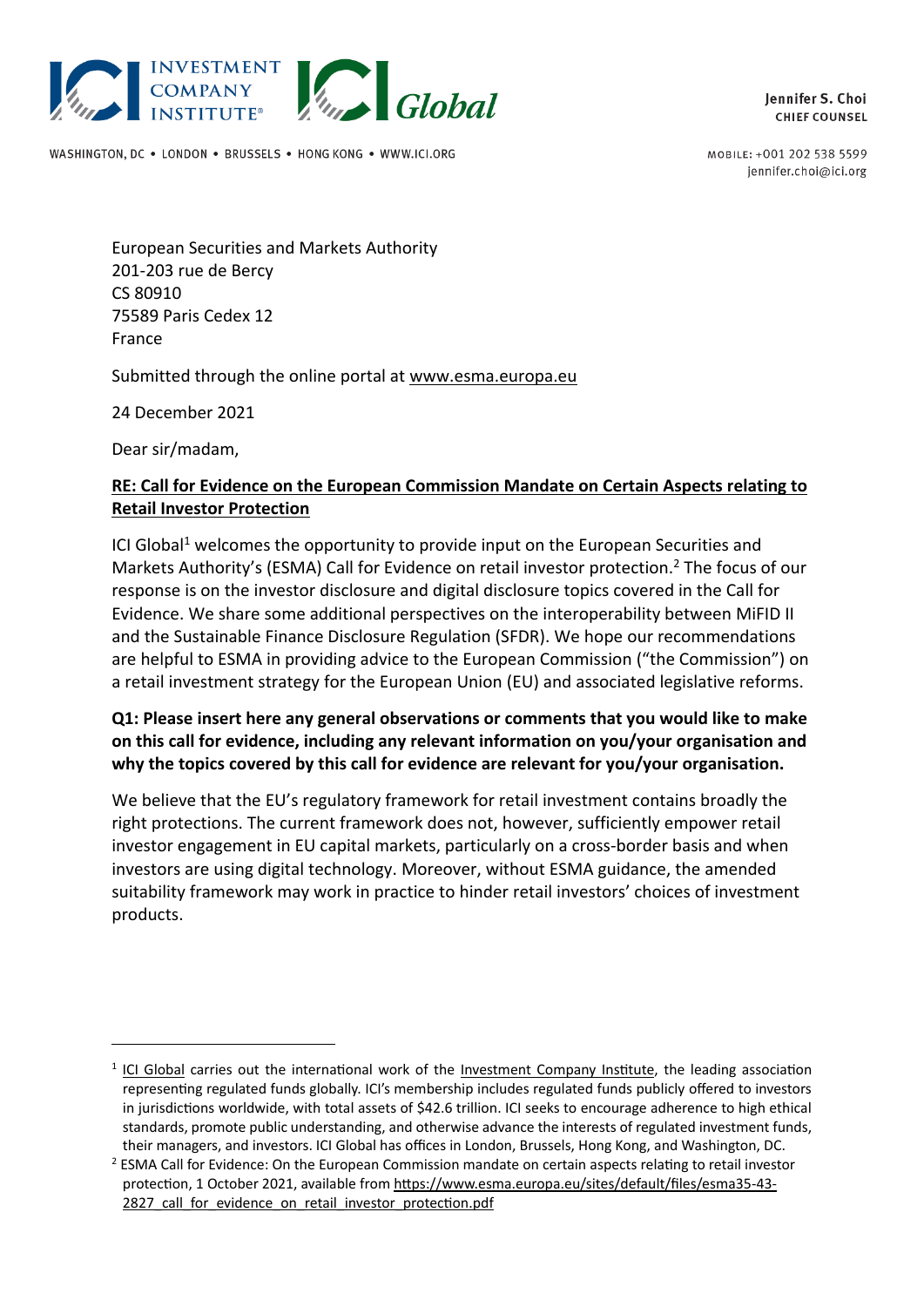European Securities and Markets Authority 24 December 2021 Page 2 of 16

As set out in more detail in our responses to the other consultation questions in this letter, we recommend the following reforms:

- **Provide EU investors with useful information to compare products and make informed investment decisions** by replacing the patchwork of cost categories in existing disclosures with a unified categorization that is used across all investor disclosures and splits out distribution and management costs (see response to question 2).
- **Reduce the risk of information overload for retail investors** by taking further steps to develop a harmonised pan-EU disclosure regime for investment products – building on existing approaches in UCITS and PRIIPs – to eliminate Member State level supplementary investor disclosures (see response to question 3).
- **Improve the consistency of investor disclosures** by aligning the concepts of "noncomplex" products in MIFID and "simple" products in PRIIPs, and converging Member State supervisory approaches to defining complexity (see response to question 4).
- **Ensure retail investors receive the right vital information before buying an investment product** by completing reforms to the PRIIPs KID including introducing past investment performance information, revised transaction costs calculations, and a renamed risk indicator (see response to question 5).
- **Ensure that retail investors have a means to express a broad range of investment preferences related to environmental and social characteristics** by confirming via a Q&A document (or similar), that retail clients may express a preference for financial products with sustainability characteristics that do not fall within the amended MiFID II definition of "sustainability preferences," and that investment firms may make available to retail clients financial products meeting such preferences.
- **Permit national competent authorities to engage in regulatory forbearance with respect to the application of suitability assessments relating to sustainability preferences** until full disclosures are being made under the SFDR RTS and the Taxonomy Regulation (as a minimum, prior to 1 January 2023, but ideally until financial undertakings are required to make disclosures under Article 8 of the Taxonomy Regulation in January 2024).
- **Improve retail investors' experience of fund subscription by enabling funds to utilise digital innovation and technology**, including: (i) making all forms of e-delivery the default for all disclosures; (ii) enabling disclosures to be adapted for delivery in non-document form (e.g., on a mobile phone app or webpage); and (iii) enabling the use of a portable digital identity framework (see response to questions 15 and 47).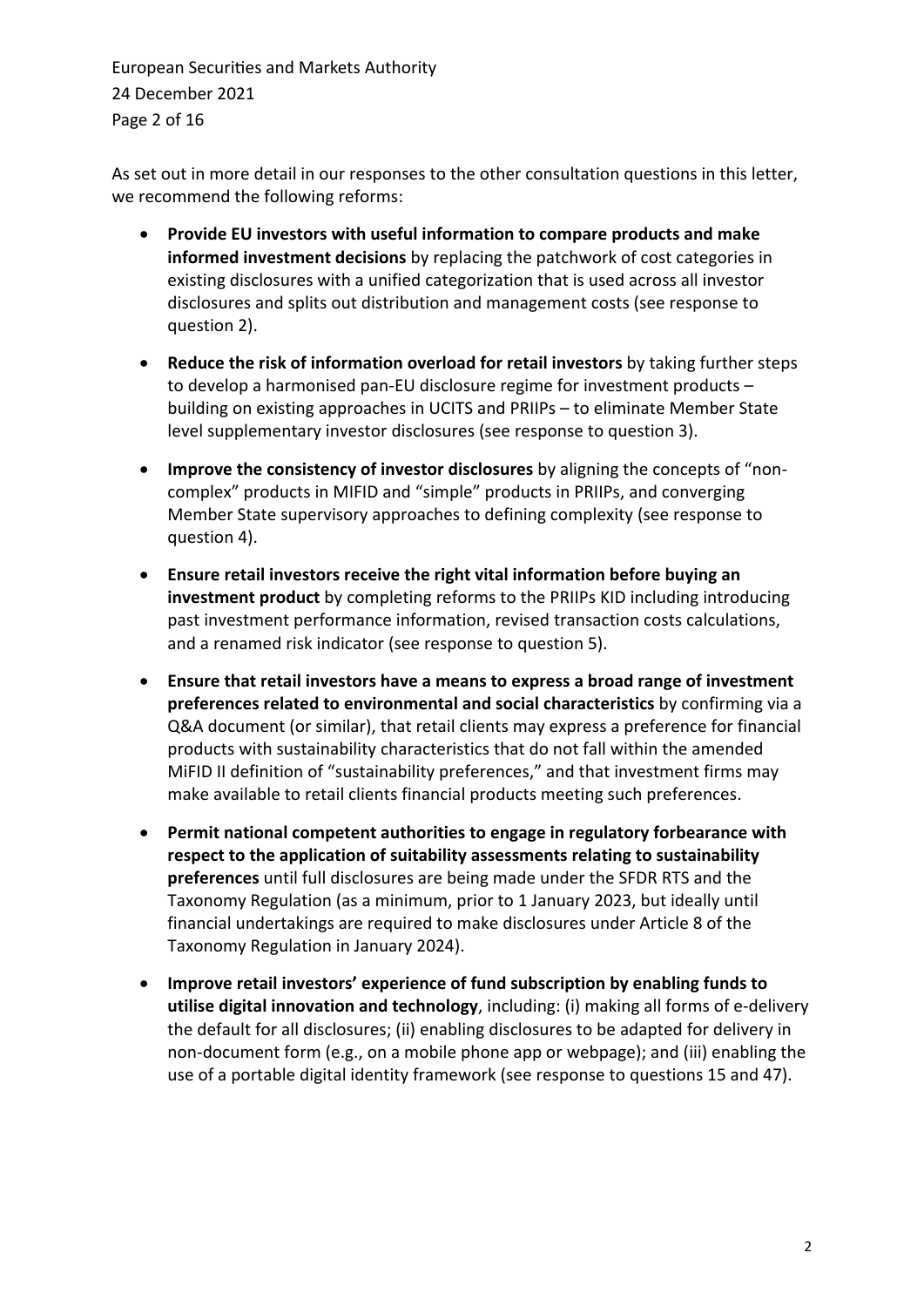European Securities and Markets Authority 24 December 2021 Page 3 of 16

**Q2: Are there any specific aspects of the existing MiFID II disclosure requirements which might confuse or hamper clients' decision-making or comparability between products? Are there also aspects of the MiFID II requirements that could be amended to facilitate comparability across firms and products while being drafted in a technology neutral way? Please provide details.**

Differences in the categorization of costs and the terminology used in MiFID II, UCITS, PRIIPs and IDD disclosures creates challenges for investors to understand and effectively use cost information to make investment decisions. We recommend replacing the patchwork of cost categories in product level disclosures (e.g., the UCITS KIID, PRIIPS KID) and distributor level disclosures (e.g., MiFID ex-ante disclosures) with a unified categorization that is used across all investor disclosures. Under our proposed framework, costs would be allocated to one of the following six categories.

- **One-off charges** costs for the initial provision of the investment service(s) or product(s) and its/their termination, split into entry costs and exit costs.
- **Ongoing management charges** costs paid during the life of the investment service(s) or product(s) that are related to management activities (e.g., portfolio management).
- **Ongoing distribution charges** costs paid during the life of the investment service(s) or product(s) to intermediaries and third parties, such as commissions and other distribution related fees, including fees paid to intra-group entities for the distribution of in-house products or closely linked third-party products.
- **Transaction costs** costs related to transactions performed in the course of the provision of an investment service or incurred as a result of the acquisition or disposal of investments.
- **Ancillary service costs** costs related to ancillary services not included in the above categories.
- **Incidental costs**, including performance fees.

The annex to this letter contains a worked example to illustrate key differences in the categorization of costs and in the terminology used in disclosures under the existing framework.

## **Q3: Are there specific aspects of existing MiFID II disclosure requirements that may cause information overload for clients or the provision of overly complex information? Please provide details.**

European investors are provided with, or have made available to them, a myriad of different documents when subscribing to an investment fund. These documents either stem from EU level disclosure requirements (e.g., MiFID II, UCITS, PRIIPs and IDD) or Member State level disclosure requirements (e.g., country supplements for prospectuses, supplementary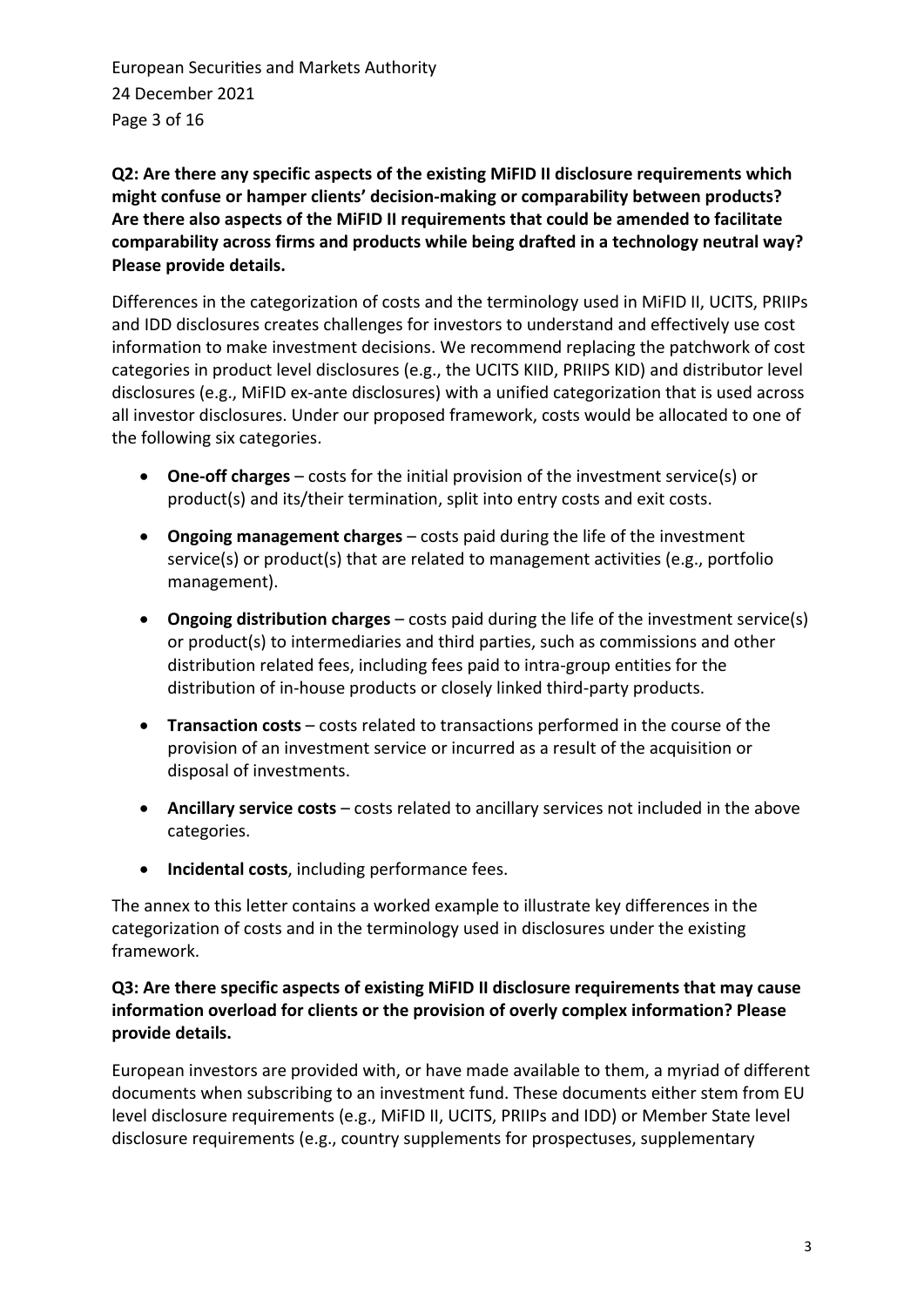European Securities and Markets Authority 24 December 2021 Page 4 of 16

investor disclosures etc.)<sup>3</sup> There is a risk that retail investors may be overloaded with information, which could result in investor confusion or turning investors away from consuming valuable information about their investment services and products.

We recommend that further steps be taken to develop a harmonised pan-EU disclosure regime for UCITS to eliminate Member State level supplementary investor disclosures. Building on the approach adopted for the UCITS KIID and PRIIPS KID and for marketing communications in the cross-border distribution of funds package, a pan-EU disclosure regime would achieve the following:

- provide more consistent information to investors regardless of their location in the EU; and
- promote harmonized cross-border selling of UCITS, including through digital channels.

## **Q4: On the topic of disclosures, are there material differences, inconsistencies or overlaps between MIFID II and other consumer protection legislation that are detrimental to investors? Please provide details.**

We recommend aligning the concepts of "non-complex" products in MiFID and "simple" products in PRIIPs (i.e., requiring a comprehension alert). An aligned approach would provide greater consistency in the treatment of identical or similar MiFID and non-MiFID products, including disclosure requirements.

We also recommend encouraging further convergence in Member State supervisory approaches to defining complexity (i.e., avoiding a UCITS being defined as *complex* in one Member State and *non-complex* in another.) Achieving greater convergence in approaches to defining complexity should improve the consistency of disclosures that are made to investors and remove impediments to the cross-border distribution of UCITS.

## **Q5: What do you consider to be the vital information that a retail investor should receive before buying a financial instrument? Please provide details.**

Product level disclosures (e.g., the UCITS KIID and PRIIPs KID) and distributor level disclosures (e.g., MiFID ex-ante disclosures) contain broadly the right categories of key information to support investors when deciding to subscribe to an investment fund. Alongside reforms to MiFID ex-ante disclosures (see our response to question 2 above), we recommend the following changes to the PRIIPs KID:

<sup>&</sup>lt;sup>3</sup> See ESMA's Report on Marketing requirements and marketing communications under the Regulation on cross-border distribution of funds for an example of Member State level requirements, available from https://www.esma.europa.eu/sites/default/files/library/esma\_34-45-1219\_- \_report\_on\_national\_rules\_governing\_marketing.pdf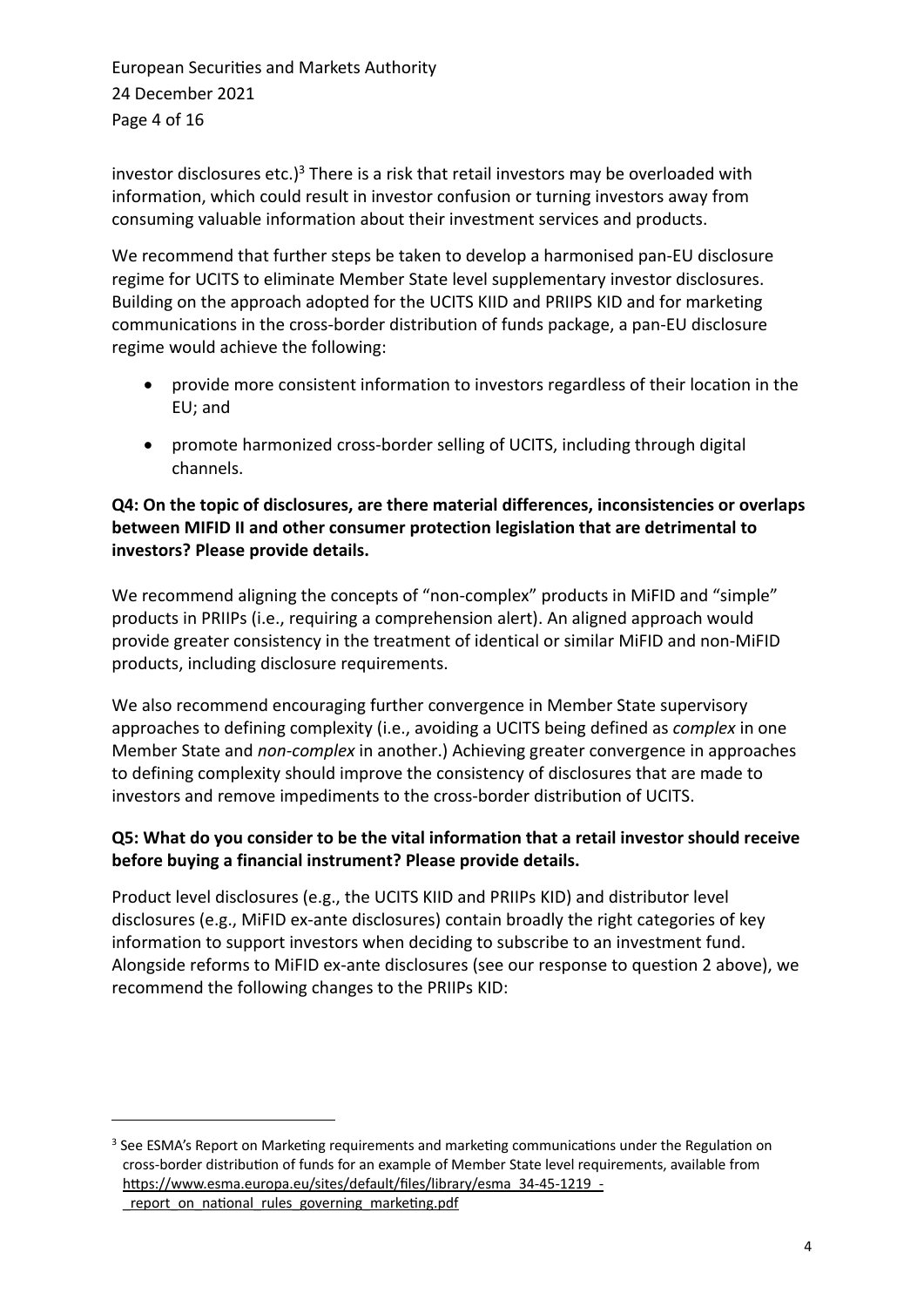European Securities and Markets Authority 24 December 2021 Page 5 of 16

- **Including past performance information in the KID** either in the body of the document or through the use of layering in digital disclosure<sup>4</sup> – and completing work to identify whether future performance scenarios can be calculated in a manner that is not misleading to investors and enables comparison across different types of investment product (e.g., through clear explanation of the factors likely to affect future performance).
- **Introducing flexibility in the calculation of transactions costs** to :(i) ensure investors are provided with decision-useful and comparable information; and (ii) address practical challenges and suitability issues arising from the application of the slippage cost methodology<sup>5</sup> to assets that do not trade continuously or have a clearly identifiable spreads (e.g., due to illiquidity or OTC trading). Introducing flexibility in the way that anti-dilution effects are taken into account can avoid potentially misleading negative calculated transaction costs from being disclosed to investors.
- **Renaming the "summary" risk indicator (SRI)** to avoid investors misinterpreting this as a comprehensive indicator or summary of the overall risk of a fund is exposed to.<sup>6</sup>

## **Q9: On the topic of disclosures on sustainability risks and factors, do you see any critical issue emerging from the overlap of MiFID II with the Sustainable Finance Disclosure Regulation (SFDR) and other legislation covering ESG matters?**

We have previously provided comments to the Commission<sup>7</sup> on proposed revisions relating to sustainability factors, risks and preferences in respect of the MiFID II Organisational Regulation<sup>8</sup> and the MiFID II Delegated Directive.<sup>9</sup>

We note that legislation amending the MiFID II Organisational Regulation (taking effect from 2 August 2022) and the MiFID II Delegated Directive (taking effect from 22 November 2022) in relation to sustainability factors, risks and preferences has now been published in the

7 *See* ICI Global's response to the Commission's draft delegated acts that add a new definition of 'sustainability preferences' to the MiFID II framework, *available at*:

<sup>4</sup> For instance, breaking down each (or some) section(s) of a document into layers – the first layer containing general/key information and the second layer containing descriptive/additional information and links to external sources.

<sup>&</sup>lt;sup>5</sup> "Spillage cost" is calculated using the difference between the arrival and execution price of a trade to capture the market impact and delay cost components of implicit transaction.

<sup>&</sup>lt;sup>6</sup> The SRI is only a measure of market risk and credit risk (i.e., relating to price volatility) and does not cover other risks which a particular fund may be subject to and in some cases which may be more significant.

https://www.ici.org/system/files/attachments/pdf/32584a.pdf

<sup>8</sup> Commission Delegated Regulation (EU) 2017/565 of 25 April 2016 supplementing Directive 2014/65/EU of the European Parliament and of the Council as regards organisational requirements and operating conditions for investment firms, ("MiFID II Organisational Regulation"), *available at* https://eur-lex.europa.eu/legalcontent/EN/TXT/?uri=CELEX%3A32017R0565

<sup>9</sup> Commission Delegated Directive (EU) 2017/593 of 7 April 2016 supplementing Directive 2014/65/EU of the European Parliament and of the Council with regard to safeguarding of financial instruments and funds belonging to clients, product governance obligations and the rules applicable to the provision or reception of fees, commissions or any monetary or non-monetary benefits, ("MiFID II Delegated Directive"), *available at* https://eur-lex.europa.eu/legal-content/EN/ALL/?uri=CELEX%3A32017L0593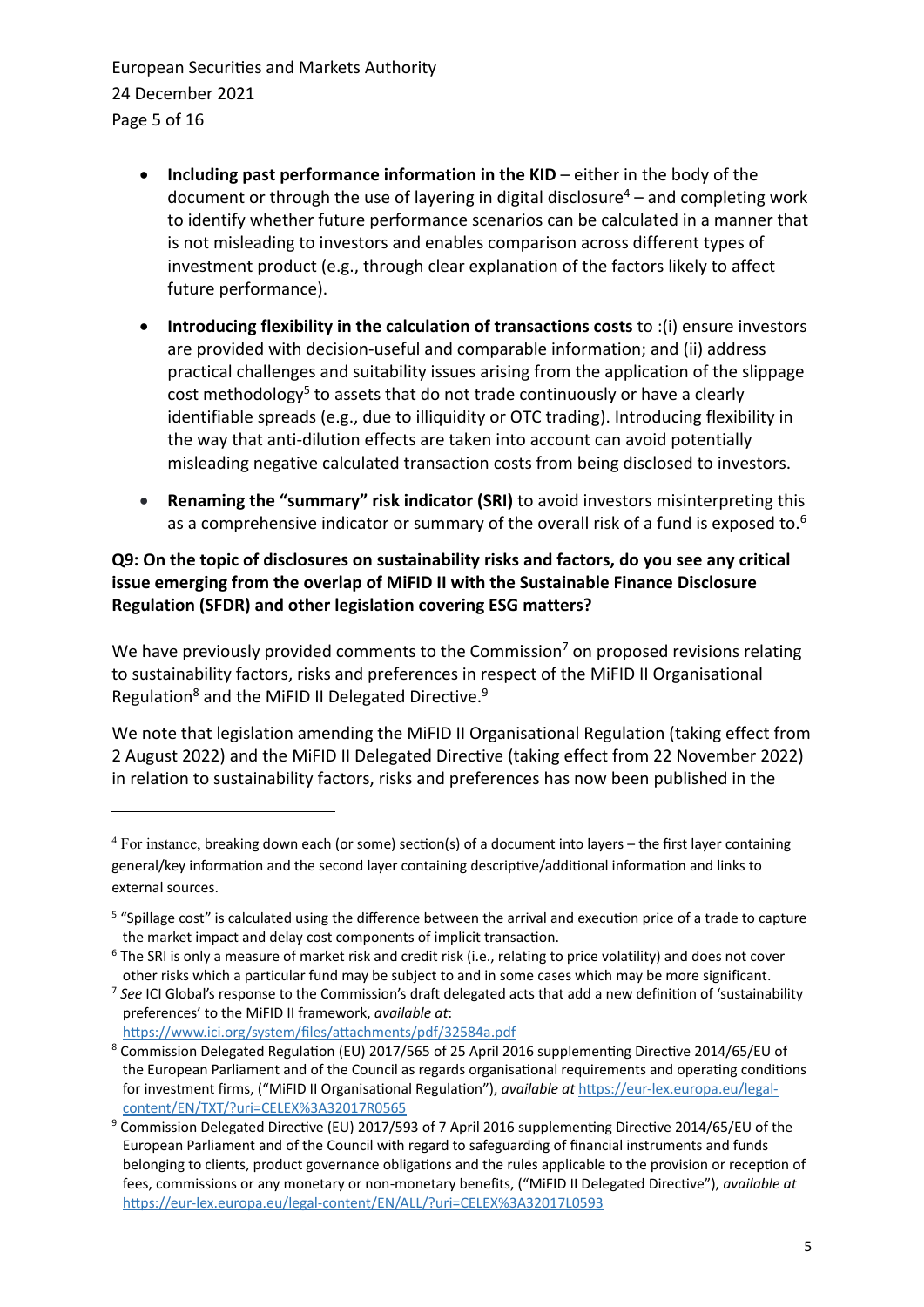European Securities and Markets Authority 24 December 2021 Page 6 of 16

Official Journal of the European Union (by Commission Delegated Regulation (EU) 2021/1253 and Commission Delegated Directive (EU) 2021/1269, respectively (together, the "Amending Delegated Acts")).

Although the final content of the Amending Delegated Acts differs from the proposals on which we have previously commented, we regret that a number of the issues we had previously identified persist in the final versions of the Amending Delegated Acts. For the reasons set out below, we consider that this is likely to have a negative impact on retail investors in the EU because, among other things, it may hamper investors' ability to make informed choices. Practically speaking, the amended MiFID II suitability requirements could create more confusion than clarity for fund investors at this time.

## *Sustainability preferences*

We are supportive of the overall objective that, in accordance with an investment firm's obligation to act in the best interest of its clients, recommendations to clients and potential clients should reflect both the financial objectives of the client and any preferences as to sustainability considerations expressed by those clients.

We are also supportive of the proposition that investment firms should have in place appropriate arrangements to ensure that the inclusion of sustainability factors in the advisory process and in portfolio management does not lead to mis-selling practices or to the misrepresentation of financial instruments or strategies as fulfilling sustainability preferences where they do not.

Nonetheless, we wish to express our concerns that the overlapping terms provided in MiFID II and the SFDR and, in particular, the definition of sustainability preferences that will apply under Article 2(7) of the amended MiFID II Organisational Regulation, could have a negative impact on the ability of retail investors to invest in financial products that fall within Article 8 of the SFDR. The Delegated Acts will significantly narrow the universe of financial products that can be offered to investors who express sustainability preferences to their advisors. Moreover, retail investors may not understand the extent to which expressing sustainability preferences may limit their choice of investment products.

## *Consequences of overlap between MiFID II and SFDR*

We note that ESMA's 2019 technical advice to the Commission recommended permitting both SFDR Article 8 and Article 9 financial products to be deemed to meet clients' sustainability preferences. Despite ESMA's advice, Article 2(7) of the amended MiFID II Organisational Regulation will limit financial products that meet sustainability preferences to those that commit to making a minimum number of investments that are Taxonomy aligned or that are sustainable investments for the purposes of Article 2(17) of the SFDR, or that consider principal adverse impacts ("PAIs") on sustainability factors. This excludes SFDR Article 8 financial products that do not make the commitments referred to in Article 2(7) of the amended MiFID II Organisational Regulation.

We are concerned that investors may, in fact, have a broader range of preferences than what has been captured in Article 2(7) of the amended MiFID II Organisational Regulation, and that the suitability requirements will adversely limit these investors' investment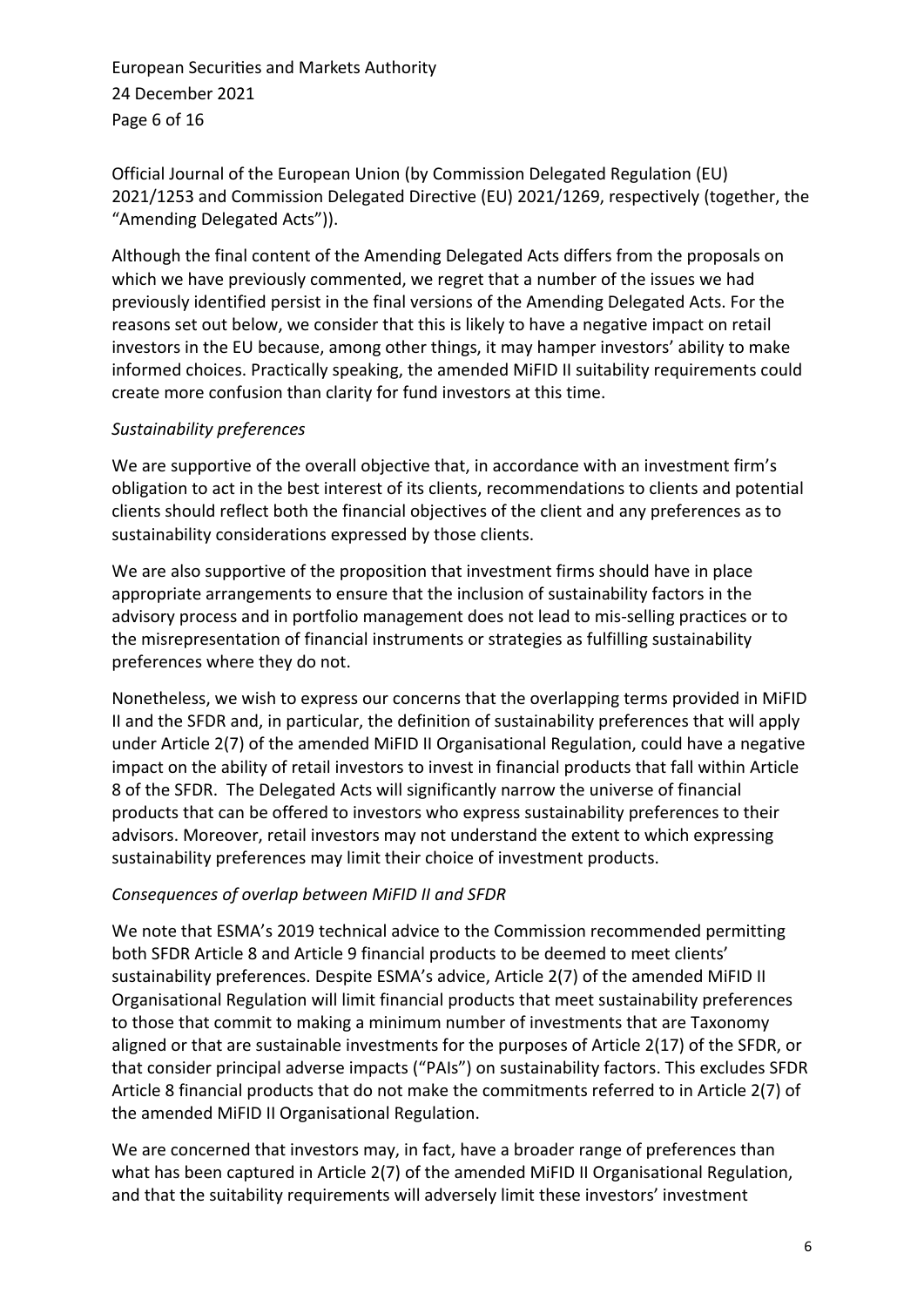European Securities and Markets Authority 24 December 2021 Page 7 of 16

choices. Given the definition of sustainability preferences in Article 2(7) of the amended MiFID II Organisational Regulation, it is not clear how retail investors will be able to express a preference for a product that promotes environmental and social characteristics but falls outside of Article 2(7).

We are also concerned that the amended suitability and product governance requirements under the Amending Delegated Acts will present difficulties to investment firms that act as distributors of our members' financial products and risk causing confusion for retail investors that are interested in investing in financial products that seek to promote environmental or social characteristics or that have a sustainable investment objective.

Defining a narrow range of financial products that meet sustainability preferences risks channelling retail investment into a narrow subset of financial products that may not adequately meet retail investors other investment objectives (i.e., financial objectives and risk tolerance). As a result, we are concerned that retail investors may not be sufficiently aware of the full range of products that might otherwise be available outside of the limitations of Article 2(7) of the amended MiFID II Organisational Regulation. If retail investors were able to express their preferences for products that promote environmental and social characteristics more broadly, financial advisors and their retail clients would be able to have a more robust discussion about broader range of products.

We acknowledge that it is not within the competence of ESMA to amend the provisions of the Amending Delegated Acts, including the definition of "sustainability preferences" in Article 2(7) of the amended MiFID II Organisational Regulation. We believe, however, that ESMA can alleviate some of the concerns expressed above by publishing guidance in a Q&A document (or similar) that confirms that retail clients may express a preference for financial products with sustainability characteristics that do not fall within Article 2(7) of the amended MiFID II Organisational Regulation, and investment firms may make available to retail clients financial products meeting such preferences

#### *Timing Issues between MiFID II and SFDR*

Unfortunately, timing of the requirements under MiFID II, the SFDR, and the Taxonomy Regulation exacerbate the issues associated with the narrow range of financial products referred to in Article 2(7) of the amended MIFID II Organisational Regulation.

The amendments to the MiFID II Organisational Regulation will take effect on 2 August 2022 and will oblige firms performing suitability assessments to take account of information made available under the SFDR and the Taxonomy Regulation. The information necessary to perform a suitability assessment against investors' sustainability preferences, however, will not yet be available because (i) companies will not be required to report Taxonomy alignment until January 2023 for non‑financial undertakings or until January 2024 for financial undertaking; and (ii) investment products will not be required to uniformly disclose Taxonomy alignment or the percentage of sustainable investments within a portfolio until January 2023.

In practice, due to the sequencing of the SFDR and Taxonomy Regulation, asset managers will not have adequate sustainability information on their funds' underlying investments to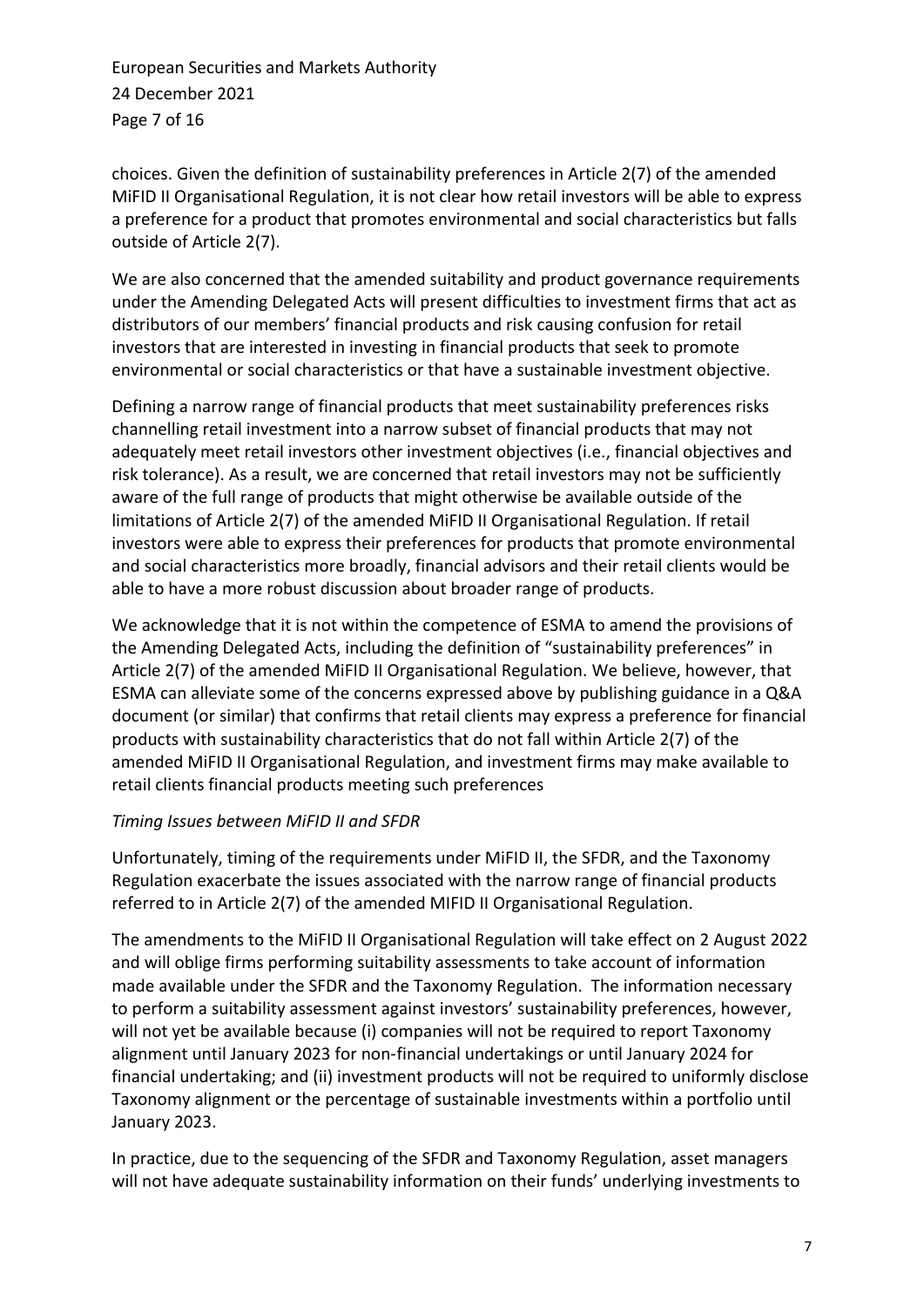European Securities and Markets Authority 24 December 2021 Page 8 of 16

effectively attribute alignment to the Taxonomy, or to demonstrate allocations to "sustainable investments." The delay to the SFDR RTS means that product distributors will not be able to access consistent disclosures from asset managers in respect of Article 8 and Article 9 products or in respect of Taxonomy alignment until January 2023 at the earliest. It is unclear how product distributors will be able to identify products meeting their clients' sustainability preferences in the meantime.

In the absence of clarification or guidance from ESMA and/or national competent authorities, firms will have difficulty meeting their suitability obligation based on products having a minimum proportion of sustainable investments or minimum Taxonomy alignment. Requesting investors to express sustainability preferences prior to adequate information being available to assess investment products is likely to create a misleading impression for retail investors as to the ability of product to meet investors' sustainability preferences.

We believe that ESMA, by way of guidance, should provide that is it appropriate for national competent authorities to engage in regulatory forbearance with respect to the application of suitability assessments relating to sustainability preferences until full disclosures are being made under the SFDR RTS and the Taxonomy Regulation (as a minimum, prior to 1 January 2023, but ideally until financial undertakings are required to make disclosures under Article 8 of the Taxonomy Regulation in January 2024). Moreover, in respect of product governance requirements, ESMA should encourage NCAs to allow firms to apply such requirements flexibly and on a best efforts basis, noting the difficulties that product distributors will face in reliably identifying products that meet retail investors' sustainability preferences.

#### **Q14: Would it be useful to integrate any of the approaches set out in paragraph 27 above in the MIFID II framework? If so, please explain which ones and why.**

We have not identified the need to integrate into the MiFID II framework any of the approaches which ESMA has found are typically included in guidance for digital disclosures.<sup>10</sup> We have provided comments on each of the approaches that ESMA has identified below. If, despite our comments, ESMA deems it necessary to recommend that any of these approaches are incorporated into the MiFID II framework, this should be done in a technology neutral manner.

## *Easy navigability of information*

We do not recommend any changes to the MiFID rules on the navigability of disclosures. Existing MiFID rules allow disclosures to be organised in a manner that enables potential investors to identify easily particularly relevant sections of a disclosure and navigate between different sections when viewing a disclosure using a digital device. For instance, an investor can use a menu feature in an app, chapters in a video or a contents sidebar or similar on a webpage, to immediately go to a section of the disclosure.

<sup>10</sup> Call for Evidence at 27.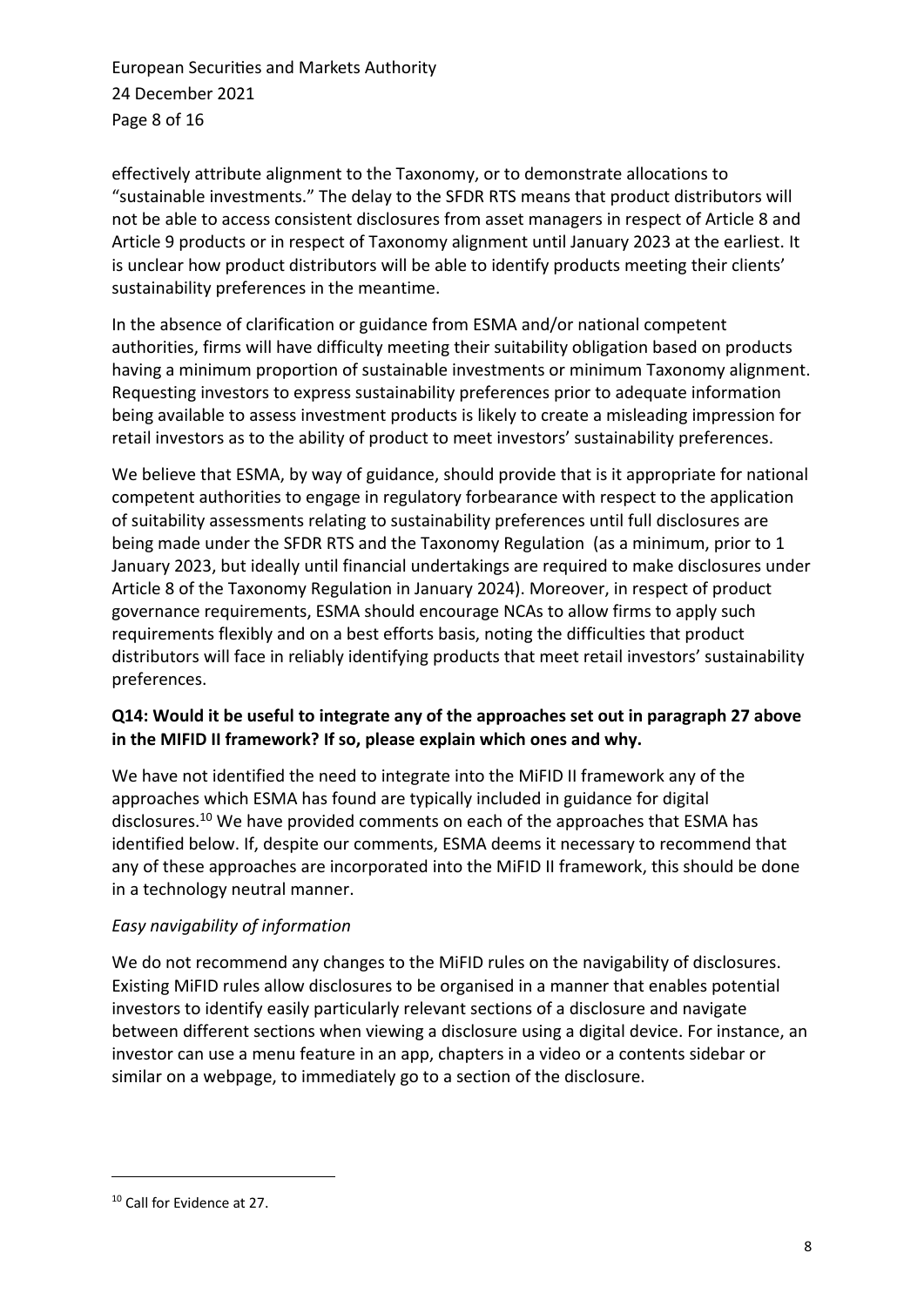European Securities and Markets Authority 24 December 2021 Page 9 of 16

## *Retrievability of information*

We do not recommend changing MiFID II to mandate the way in which firms provide instructions to investors on accessing disclosures from a generic website or hyperlink. Existing MiFID rules enable firms to identify the appropriate method for providing instructions to investors on how to access digital disclosures, based on the device and medium concerned.

#### *Obligation to provide the possibility to save information*

We do not recommend introducing additional obligations in MiFID II for firms to enable investors to be able to save information. Existing MiFID II rules, including obligations for firms to provide disclosures in a durable medium, already require firms to enable investors to be able to store and reproduce information. Any changes that ESMA deems necessary to recommend should be technology neutral.

## *Presentation and format*

We do not recommend any changes to the MiFID rules on the presentation and format of disclosures. Existing MiFID rules allow disclosures to be organised in a manner that enables them to be easily readable and adaptable to different kinds of device. We recommend that a similar approach to that in MiFID II – which enables the presentation of information to be adapted for digital disclosures, consistent with the approach for the PEPP KID – is also applied to UCITS and PRIIPs disclosures (see our response to question 15 below.)

#### *Versioning*

We do not consider it necessary to introduce additional specific obligations on firms to retain copies of all versions of digital disclosures provided to clients. Existing MiFID rules already require firms to keep records of all services, activities and transactions they undertake.<sup>11</sup> Investors should be able to access the version(s) of the disclosure document(s) that they relied on when subscribing to an investment fund (e.g., a UCITS KIID and MiFID exante disclosure.) Providing access to past versions of disclosures increases the risk of confusion for investors if they rely on out-of-date information to undertake new transactions (e.g., additional subscriptions or redemptions.) Firms should determine the best approach to highlighting current and past versions of disclosures to investors.

#### *Limiting of security risks for clients*

We do not recommend changes to the MiFID rules regarding the disclosures that firms must include in electronic communications on the firms' measures to mitigate the risk of phishing and other security risks. We fully support effective measures that can be taken to limit cybersecurity risks for investors. Given the evolving nature of cyber threats and technology, mandatory disclosures, however, may become less effective over time.

 $11$  Article 16(6), MiFID II requires an investment firm to arrange for records to be kept of all services, activities and transactions undertaken by it for regulatory and compliance purposes.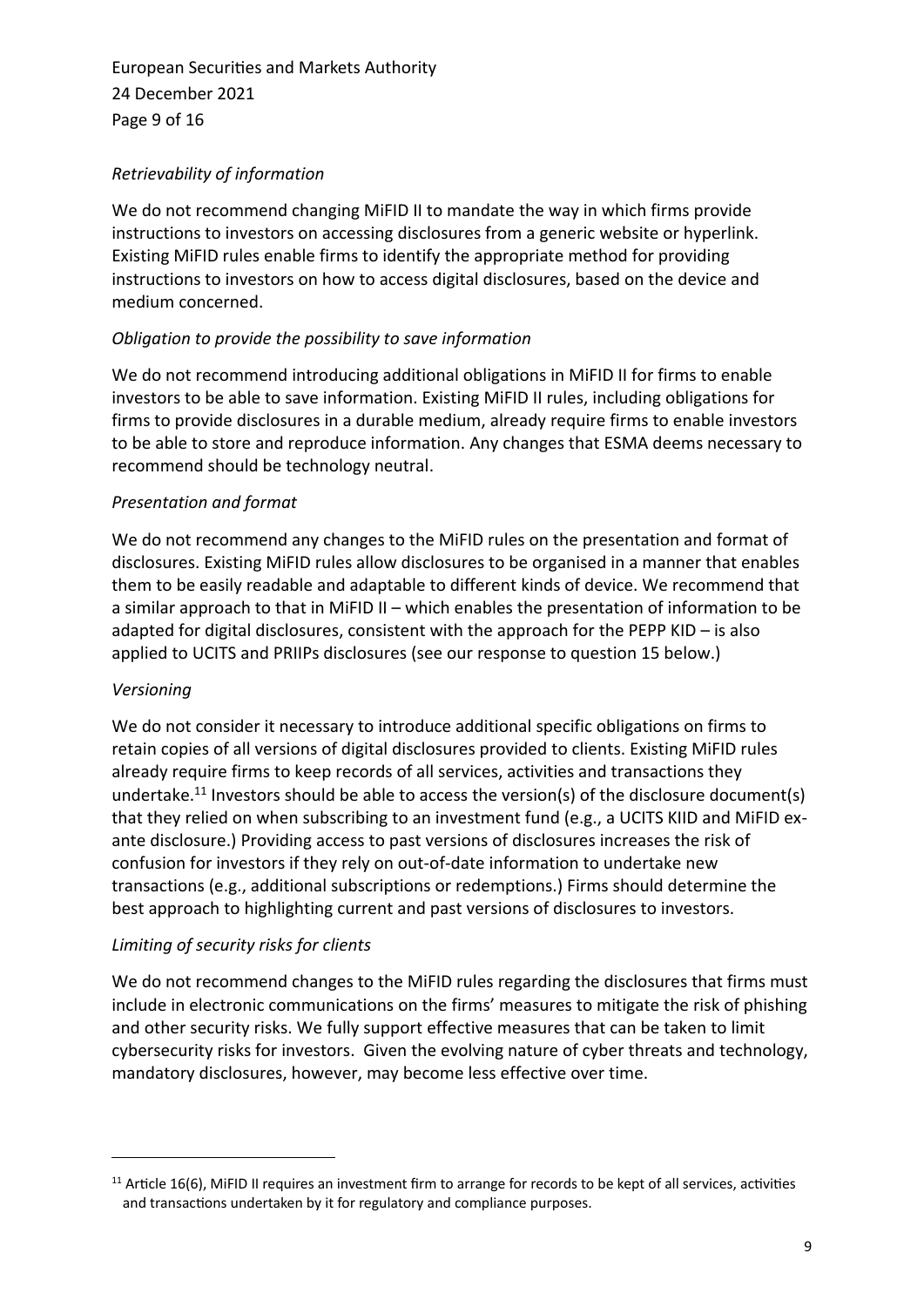European Securities and Markets Authority 24 December 2021 Page 10 of 16

## *Use of different means*

We do not consider it necessary to change the MiFID II rules regarding a firm's ability to use a range of different communication means such as live chats, chat bots, Q&As, infographics, guides, interactive tools, or similar approaches, to interact with investors. Existing MiFID rules permit communication through various digital channels.

## *Monitoring Effectiveness*

We do not recommend changes to the MiFID rules to introduce specific obligations on firms to monitor the design and prominence of relevant disclosures. Existing MiFID rules require firms to provide clear, fair,<sup>12</sup> and comprehensive information that are not misleading to investors in such a manner that investors are reasonably able to understand the characteristics of investment products or services. <sup>13</sup> Firms are also obliged to regularly review information made available to distributors whom, in turn, maintain a relationship with end investors.

#### **Q15: Should the relevant MIFID II requirements on information to clients be adapted in light of the increased use of digital disclosures? If so, please explain how and why.**

We have not identified changes that are needed to the MiFID II rules on the delivery and form of digital disclosures and recommend that these rules be applied to UCITS and PRIIPs disclosures. As set out below, the rules for UCITS and PRIIPs disclosures should be adapted to better facilitate digital disclosures by: (i) making all forms of e-delivery the default for all disclosures; and (ii) enabling disclosures to be adapted for delivery in non-document form (e.g., on a mobile phone app or webpage.)

#### *E-Delivery*

Current UCITS and PRIIPs rules require investor consent, and other conditions to be satisfied, before a UCITS KIID or PRIIPs KID can be provided to an investor using a durable medium other than paper (e.g., e-delivery). Digital disclosures have the potential to engender greater investor engagement and understanding, including through interactive features such as layering and through tailoring and personalization.

We recommend that the approach in the MiFID Quick Fix<sup>14</sup> and adopted for the PEPP KID<sup>15</sup> – making e-delivery the default for disclosures without explicit consent and subject to limited

*continued*

<sup>&</sup>lt;sup>12</sup> For instance, Article 24(3) requires "All information, including marketing communications, addressed by the investment firm to clients or potential clients shall be fair, clear and not misleading"

<sup>&</sup>lt;sup>13</sup> For instance, Article 24(5) requires firms to provide information in a comprehensible form in such a manner that clients or potential clients are reasonably able to understand the nature and risks of the investment service and of the specific type of financial instrument that is being offered and, consequently, to take investment decisions on an informed basis.

<sup>&</sup>lt;sup>14</sup> Article 1(4) amendments inserting paragraph 5a into Article 24, MiFID II, available from https://eurlex.europa.eu/eli/dir/2021/338

<sup>&</sup>lt;sup>15</sup> Article 24 of the PEPP Regulation enables PEPP providers and distributors to provide all documents and information to PEPP customers electronically, provided that the PEPP customer is able to store such information in a way accessible for future reference and for a period of time adequate for the purposes of the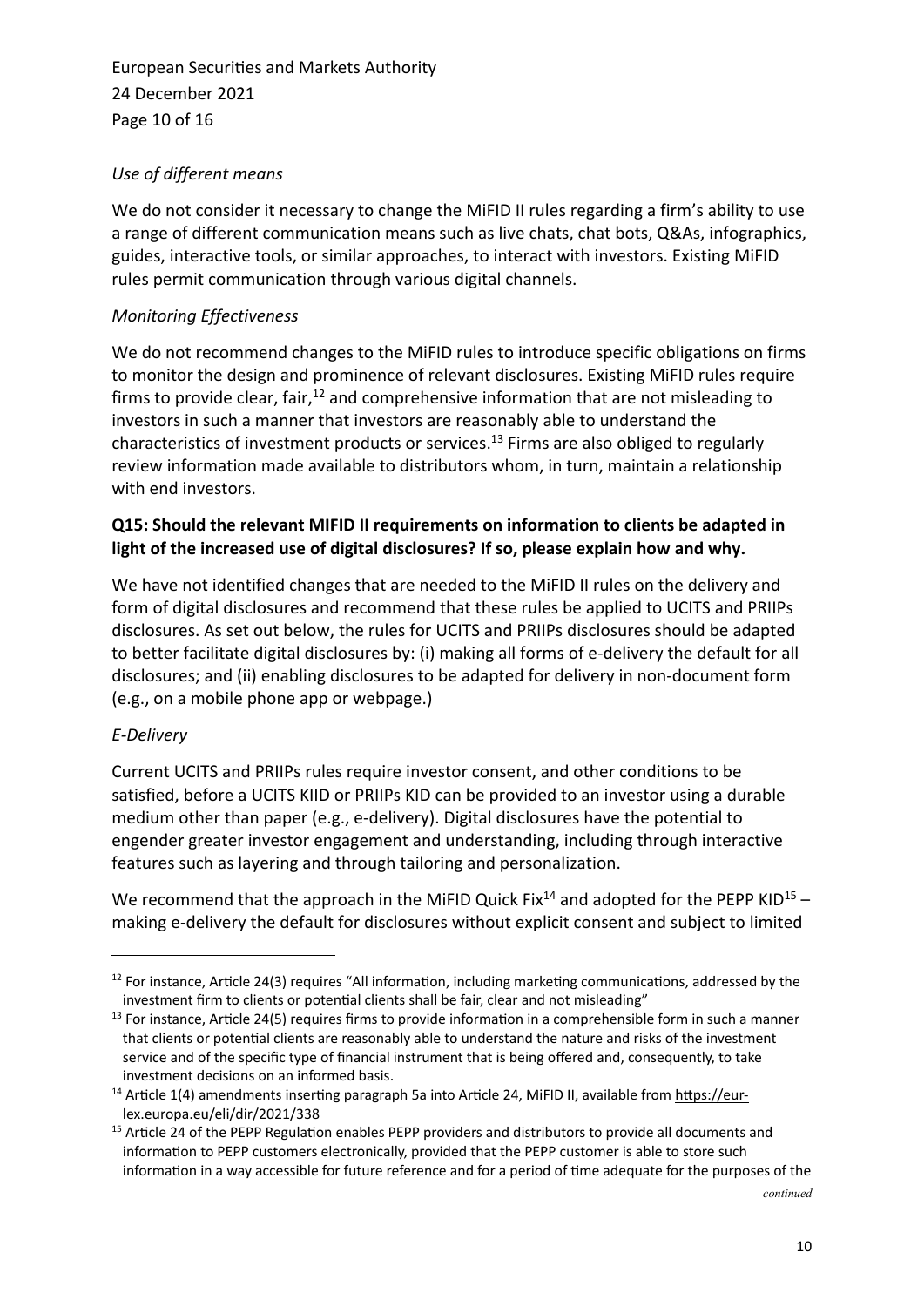European Securities and Markets Authority 24 December 2021 Page 11 of 16

conditions – should be applied to UCITS and PRIIPs disclosures through the following reforms:

- **UCITS:** Removing the additional conditions that apply to the provision of the UCITS KIID and prospectus in a durable medium other than paper or by means of a website.<sup>16</sup>
- **PRIIPs:** Making e-delivery of the PRIIPs KID the default in all distribution scenarios and removing the additional conditions that apply to the provision of the PRIIPs KID in a durable medium other than paper or by means of a website. $17$

Other digital "features" of the PEPP KID, such as the use of QR codes linking to electronic versions of disclosures should also be applied to the UCITS KIID and PRIIPs KID.<sup>18</sup>

## *Delivery form*

Current rules require UCITS KIIDs and PRIIPs KIDs to be produced on document based templates. <sup>19</sup> Disclosures in document form, even when produced electronically (e.g., PDF) are not conducive to all digital devices (e.g., mobile phones). Information may be challenging or inconvenient to access or read (e.g., if an investor must "zoom in" to read a PDF on a mobile phone screen), which may deter investors from "consuming" important information.

We recommend that the EIOPA's proposed approach for the PEPP KID– which enables the presentation of information to be adapted for online disclosures and permits the *layering* of information – be applied to the UCITS KIID and PRIIPs KID. EIOPA's layering approach includes breaking down each (or some) section(s) of a document into layers – the first layer

information and that the tool allows the unchanged reproduction of the information stored. Regulation (EU) 2019/1238 of the European Parliament and of the Council of 20 June 2019 on a pan-European Personal Pension Product ("PEPP Regulation") https://eur-lex.europa.eu/legal-

content/EN/TXT/?uri=uriserv:OJ.L\_.2019.198.01.0001.01.ENG

<sup>16</sup> Amending article 38, UCITS KIID Regulation

<sup>&</sup>lt;sup>17</sup> Amending article 14, Regulation (EU) No 1286/2014 of the European Parliament and of the Council of 26 November 2014 on key information documents for packaged retail and insurance-based investment products ("PRIIPs Regulation"), available from https://eur-lex.europa.eu/legalcontent/EN/TXT/?uri=celex%3A32014R1286

<sup>&</sup>lt;sup>18</sup> Inserting the provision in paragraph 3 of Annex I of the PEPP KID Regulation (adapted as relevant to the UCITS KIID and PRIIPS KID), which enables PEPP providers to include a QR code linking to the electronic version of the PEPP KID, Commission Delegated Regulation (EU) 2021/473 of 18 December 2020 supplementing Regulation (EU) 2019/1238 of the European Parliament and of the Council with regard to regulatory technical standards specifying the requirements on information documents, on the costs and fees included in the cost cap and on risk-mitigation techniques for the pan-European Personal Pension Product, available from https://eur-lex.europa.eu/legal-content/EN/TXT/?uri=CELEX:32021R0473

 $19$  See CESR's template for the Key Investor Information document, available from https://www.esma.europa.eu/sites/default/files/library/2015/11/10\_794.pdf and Annex I of the PRIIPS Delegated Regulation 2017/653, available from https://eur-lex.europa.eu/legalcontent/EN/TXT/?uri=CELEX%3A32017R0653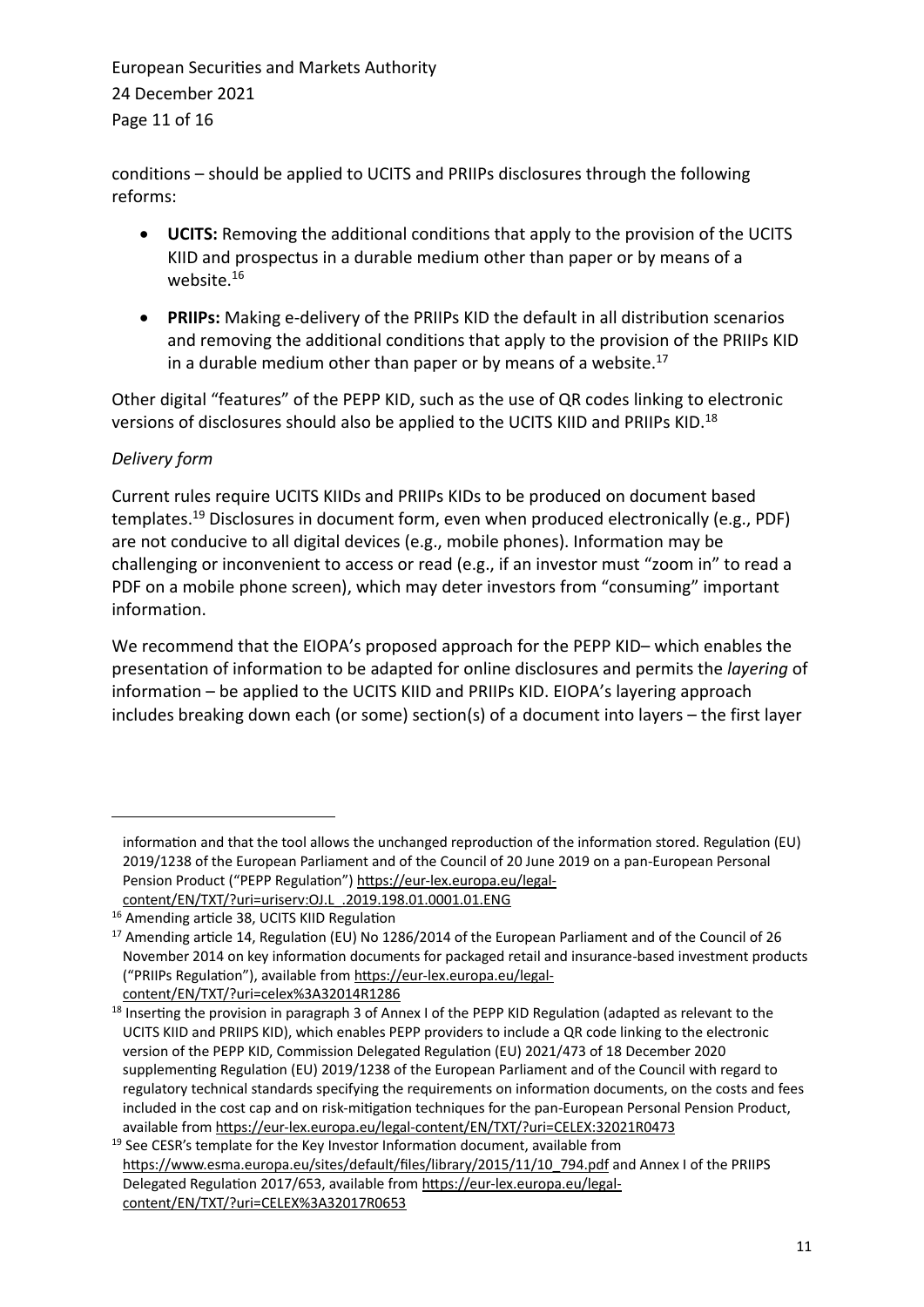European Securities and Markets Authority 24 December 2021 Page 12 of 16

containing general/key information and the second layer containing descriptive/additional information and links to external sources. <sup>20</sup>

We recommend the following reforms to the UCITS KIID and PRIIPs KID: 21

- Enabling the presentation and order of content of disclosures to be adapted to the durable medium used, including website, mobile application, audio or video;<sup>22</sup>
- Permitting the layering of information when disclosures are provided in an electronic format; $^{23}$  and
- Increasing the parameters regarding the maximum overall length of disclosures when printed to five sides of A4-sized paper, to enable layered information presented on digital disclosures to be included in a single printed document.<sup>24</sup>

## **Q47: Do you see the need to foster data portability and the development of a portable digital identity? Please outline the main elements that a digital identity framework should be focusing on.**

Know Your Customer (KYC) obligations on firms to obtain physical or scanned documents when verifying an investor's identity detract from retail investors' experience of fund subscription using digital technology. Furthermore, divergence in Member State approaches to the distance verification of information, such as the use of webcams and scanned documents or the third-party verification of original documents, inhibit cross-border fund subscription.

The development of a portable digital identity framework coupled with other measures that enable the use of technology for fund subscription, such as distance contract e-signatures (building on the eIDAS framework), <sup>25</sup> present a multitude of benefits including:

• Making the on-boarding process more convenient and less time consuming;

*See* Section 2.1, EIOPA Consultation Paper on the proposed approaches and considerations for EIOPA's Technical Advice, Implementing and Regulatory Technical Standards under Regulation (EU) 2019/1238 on a Pan-European Personal Pension Product (PEPP), available from https://www.eiopa.europa.eu/sites/default/files/publications/consultations/consultation\_paper\_on\_pepp.pd

f <sup>21</sup> Inserting the provisions in Article 1 "Presentation of information in an online environment" and Article 2 "Layering of information" and in paragraph 1 of Annex I of the PEPP KID Regulation, adapted as relevant for the UCITS KIID and PRIIPs KID.

<sup>&</sup>lt;sup>22</sup> Section 2 of the UCITS KIID Regulation and PRIPPs Regulation do not enable the presentation of disclosures to be adapted depending on the communication medium.

<sup>&</sup>lt;sup>23</sup> Neither the UCITS KIID Regulation nor the PRIPPs Regulation permit layering of information.

<sup>&</sup>lt;sup>24</sup> Article 6 of the UCITS KIID Regulation limits the length of the KIID to two pages of A4-sized paper when printed.

<sup>&</sup>lt;sup>25</sup>The eIDAS Regulation established a framework for the cross border use of e-identification as well of electronic trust services, see Regulation (EU) No 910/2014 of the European Parliament and of the Council of 23 July 2014 on electronic identification and trust services for electronic transactions in the internal market, available from https://eur-lex.europa.eu/legal-

content/EN/TXT/?uri=uriserv%3AOJ.L\_.2014.257.01.0073.01.ENG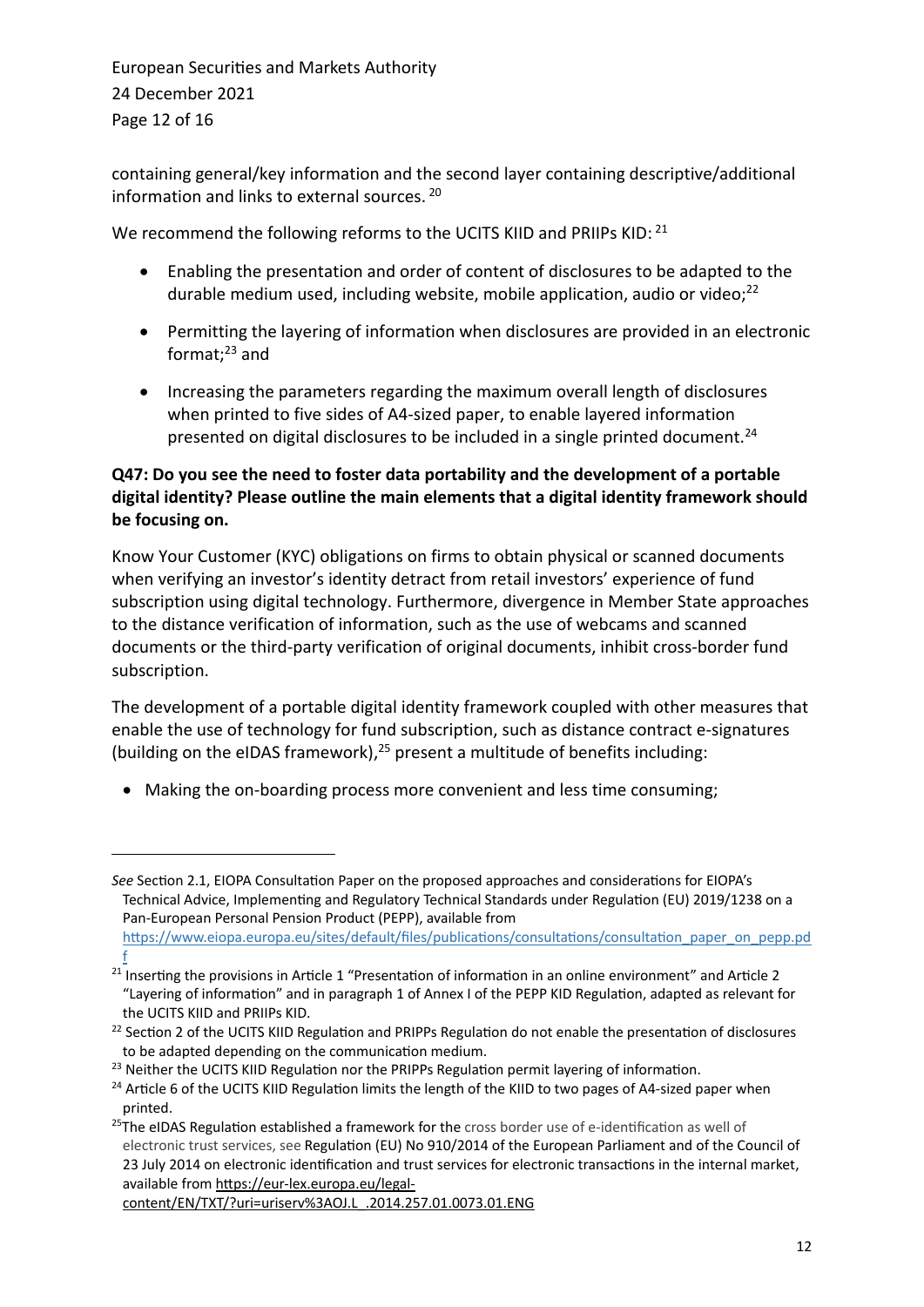European Securities and Markets Authority 24 December 2021 Page 13 of 16

- Reducing the risk of fraud for investors (e.g., through the interception of documents sent by post); and
- Supporting fund managers and their service provides in discharging AML and KYC obligations.

\* \* \*

If you would like to discuss any matter covered in this letter in further detail please do not hesitate to contact me using the information above.

Yours sincerely

/s/

Jennifer S. Choi Chief Counsel, ICI Global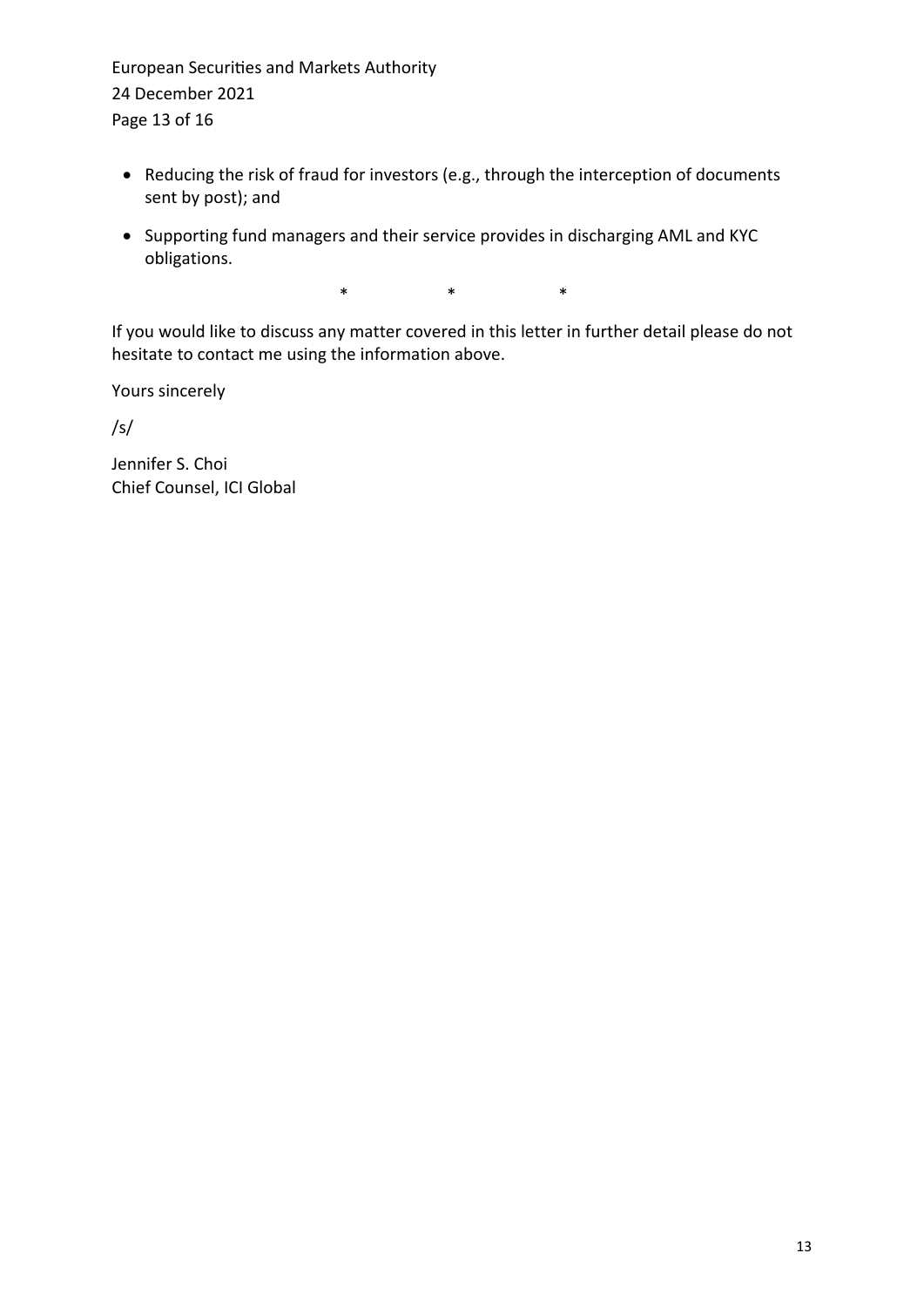#### **Annex - Example of the current costs and charges disclosure framework**

We have provided an example below to illustrate key differences in the categorisation of costs and in the terminology used in disclosures under the existing framework.

A European investor subscribes to two UCITS – "UCITS A" and "UCITS B" – through a MiFID distributor. Prior to subscription, the investor is provided with a KIID for each UCITS and a MiFID ex-ante disclosure document. In each of the UCITS KIIDs, costs and charges are split into the following three categories:<sup>26</sup>

- one-off charges taken before or after investment, broken down into entry and exit charges;
- ongoing charges taken from the UCITS over the course or a year;
- charges taken from the UCITS under certain specific conditions, such as a performance fee.

In the MiFID ex-ante disclosure document provided to the investor, costs and charges related to the investment service provided by the distributor are split into the following five categories:<sup>27</sup>

- One-off charges related to the provision of the investment service, including switching costs;
- Ongoing charges related to the provision of the investment service, including management fees;
- All costs related to transactions initiated in the course of the provision of an investment service, including entry and exit-charges paid to the fund manager and platform fees;
- Any charges that are related to ancillary services, including research costs and custody costs;
- Incidental costs, including performance fees.

The MiFID ex-ante disclosure also show aggregated costs and charges for the two UCITS, split into the following four categories:<sup>28</sup>

- One-off charges, including front-loaded management fees and distribution fees;
- Ongoing charges, including management fees, service costs, swap fees;

<sup>&</sup>lt;sup>26</sup> Annex II, Commission Regulation (EU) No 583/2010 of 1 July 2010 implementing Directive 2009/65/EC of the European Parliament and of the Council as regards key investor information and conditions to be met when providing key investor information or the prospectus in a durable medium other than paper or by means of a website "(UCITS KIID Regulation"), available from https://eur-lex.europa.eu/legalcontent/EN/ALL/?uri=CELEX%3A32010R0583

<sup>&</sup>lt;sup>27</sup> Table 1, Annex II, MiFID II Organisational Regulation

<sup>&</sup>lt;sup>28</sup> Table 2, Annex II, MiFID II Organisational Regulation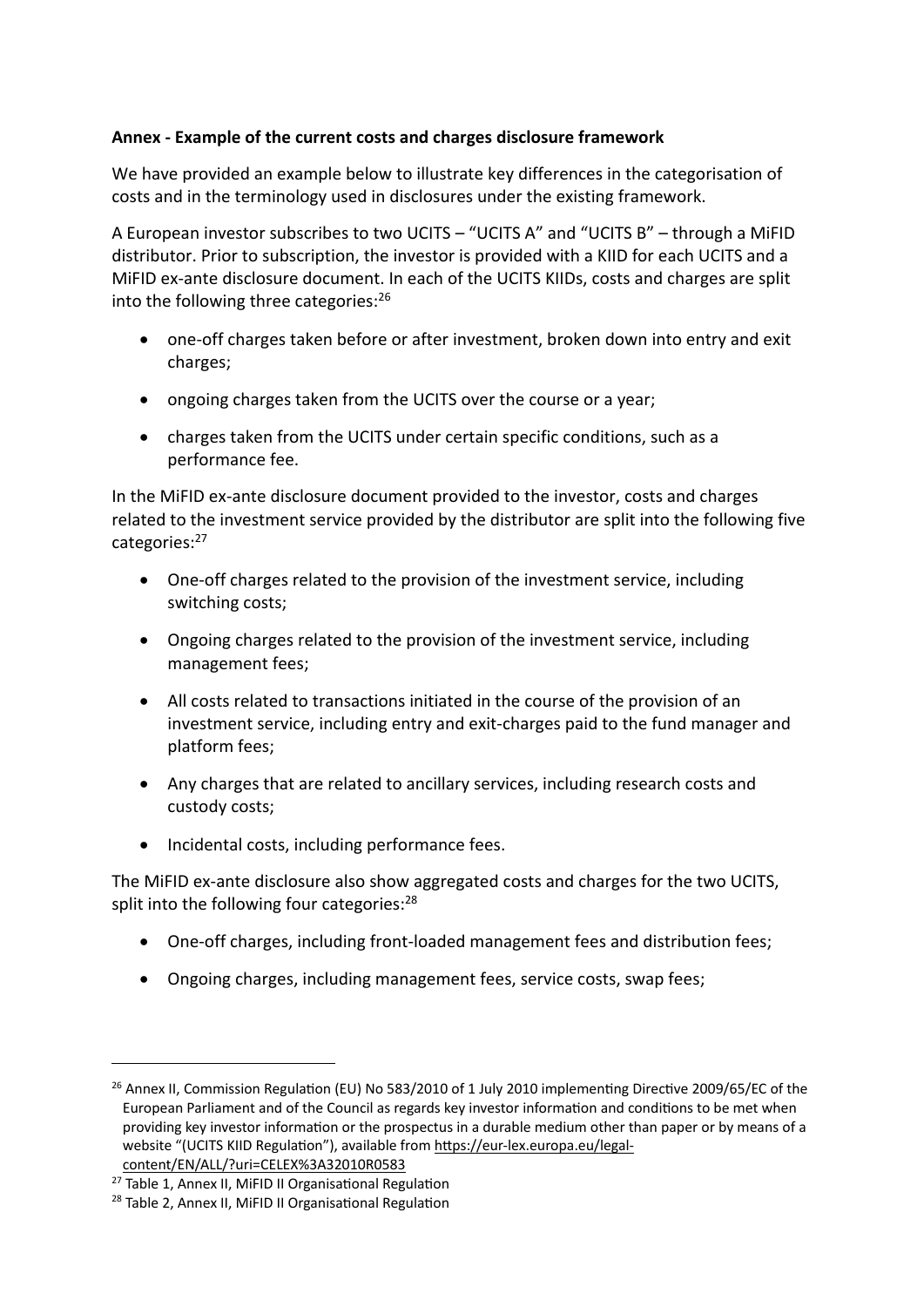European Securities and Markets Authority 24 December 2021 Page 15 of 16

- All costs related to the transactions, including entry- and exit-charges paid by the fund
- Incidental costs, including performance fees.

The two UCITS to which the investor is subscribing have the following fee structures:

- UCITS A (has a *bundled* fee that includes a management component and a distribution component.<sup>29</sup> The distribution component represents a periodic commission payment to the distributor that is linked to the sale of the UCITS (i.e., an inducement under MiFID rules).
- UCITS B has a *clean* fee that only contains a management component as no commission payment is made to the distributor (i.e., no inducement is paid under MiFID rules).

The KIIDs that are provided to the investor present the fees in the following manner:

- In the KIID produced for UCITS A, the bundled fee is shown as the *ongoing charge* (i.e., the distribution and management components are not split out separately);
- In the KIID produced for UCITS B the clean fee is shown as the *ongoing charge*.

In the MiFID ex-ante disclosure, the fees charged by the UCITS are presented in the following two categories:

- The commission payment to the distributor for the sale of UCITS A is categorised as a *cost related to transactions initiated in the course of the provision of an investment service.*<sup>30</sup>
- The management component of the bundled fee charged by UCITS A is aggregated with the clean fee charged by UCITS B and categorised as an *ongoing charge*.

Costs such as platform fees and transaction costs will be aggregated with the commission payments made to the distributor and presented as costs related to transactions initiated in the course of the provision of an investment service.

Differences in the categorisation and terminology used in the UCITS KIIDs and MiFID ex-ante document may present challenges for the investor to understand the cost of the various products and services. For instance, to determine the relative cost of the management fees charged by UCITS A compared to UCITS B, the investor must complete the following steps:

(a) Refer to the *cost related to transactions initiated in the course of the provision of an investment service* in the MiFID ex-ante disclosure;

<sup>&</sup>lt;sup>29</sup> For a description of different share classes, see page 7-8 of ICI's Research Perspective: Ongoing Charges for UCITS in the European Union, 2020, available from https://www.ici.org/system/files/2021-09/per27-09.pdf

<sup>&</sup>lt;sup>30</sup> In accordance with Article 50(2)(b) of the MiFID II delegated regulation and as confirmed by Question 7 in Section 9 of ESMA's Question and Answers on MiFID II and MiFIR investor protection and intermediaries topics.